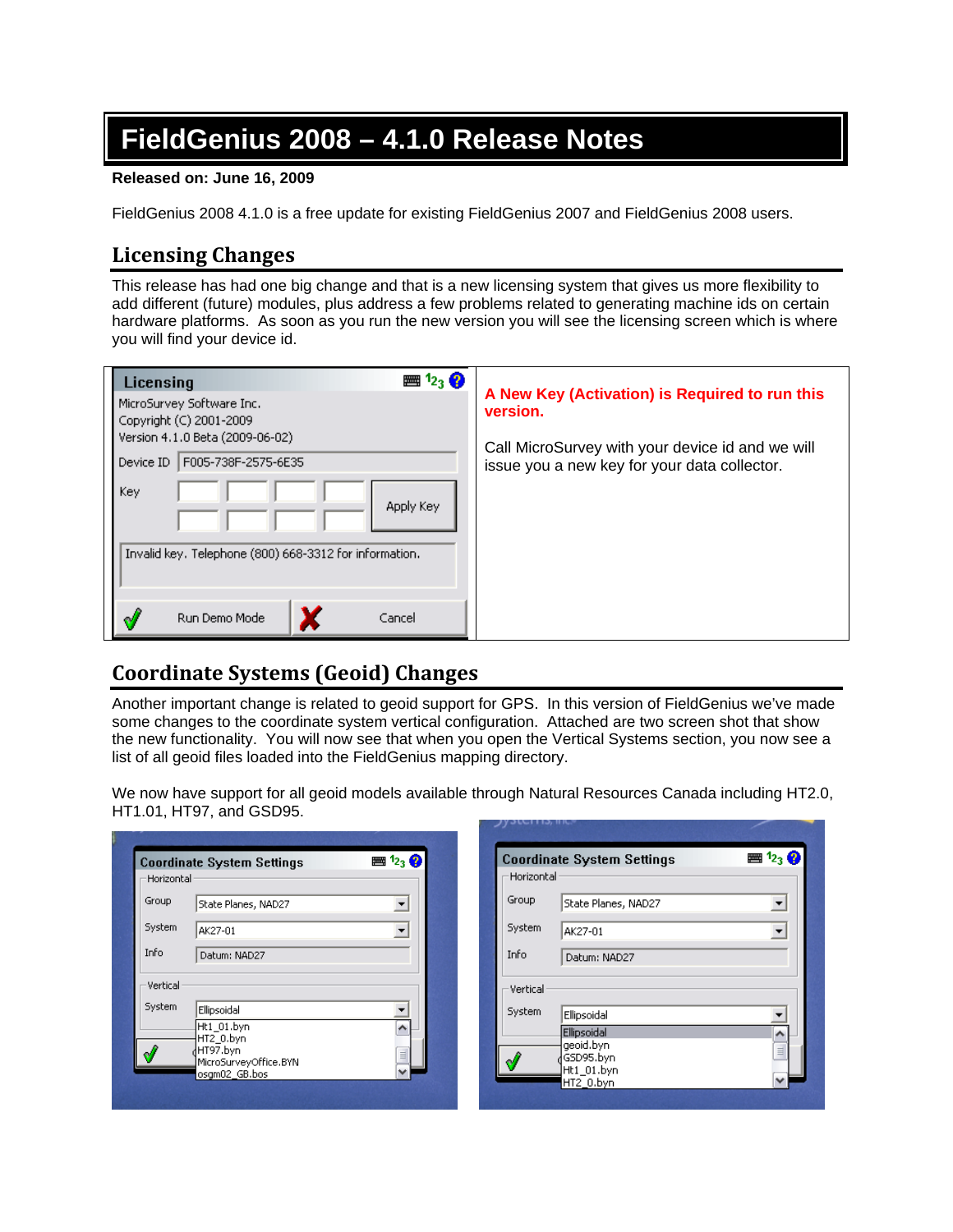- Your current extracted geoid files are still functional with this version.
- **United States Users**: the name of the geoid file extracted in the United States with the Datum Grid Editor is **GEOIDa.bin**. In previous versions this was displayed as **NAVD88**.
- **Canadian Users**: the name of the geoid file extracted in Canada with the Datum Grid Editor is called **geoid.byn**. In previous versions this file was displayed **CGVD28**.
- **UK Users**: The geoid file for the UK will show up as **osgm02\_GB.bos.**
- The name of the geoid file doesn't matter so you can name the geoid files using "friendly names". You just need to make sure that the extension is valid. For example we named the geoid file we use here at our office as "MicroSurveyOffice.BYN".

## **Equipment and General Comments**

**Topcon GR3, Hiper Ga and Gb** – Topcon users using the Topcon GR3, Ga and Gb will want to wait for the next release of FieldGenius. Some of the changes in this release have caused issues with the radios used in these receivers. We are arranging to get equipment sent to us so we can address these issues.

**GPS Workflow** – The workflow for GPS connections has changed. You can no longer get to the radio settings from the GPS Profile screen. You first have to connect to the receiver and immediately upon connecting, you will see the Link Configuration screen. From here you can choose your connection method and radio/modem settings. The settings you define are still saved in your GPS profile so the next time you connect you won't need to re-enter them.

#### **New**

**Glonass Control** – You can now enable or disable Glonass satellite tracking from FieldGenius. You can access this from the Satellite Plot screen. This functionality is available for Leica, Sokkia, Javad Triumph, PM500, and Altus.

**Altus APS-3** – The Altus APS-3 receiver is now supported.

**Javad Triumph** – The Javad Triumph receiver is now supported.

**Magellan PM500** - The Magellan PM500 receiver is now supported.

**Leica GPS900** – Support for the Leica GPS900 is now available.

**HT1\_01 & GSD95 Geoids** – The HT1\_01 and GSD95 Canadian geoids can now be used with FieldGenius.

**Flexline** – A new driver is available for the new Leica Flexline Total Station

**Projections** – Changes were made so that custom projections created with MicroSurvey CAD can now be used in FieldGenius.

### **Improved/Updated Features**

**RX1250 Monochrome** – Updates have been made to FieldGenius so that it is usable with non color RX1250 devices. The user needs to turn on the "Monochrome Optimized" setting in the Options Menu.

**GPS Toolbar** – Bolded some of the text displayed on the toolbar so it is more visible outside.

**GPS Control Menu** – Organized the menu to be more intuitive.